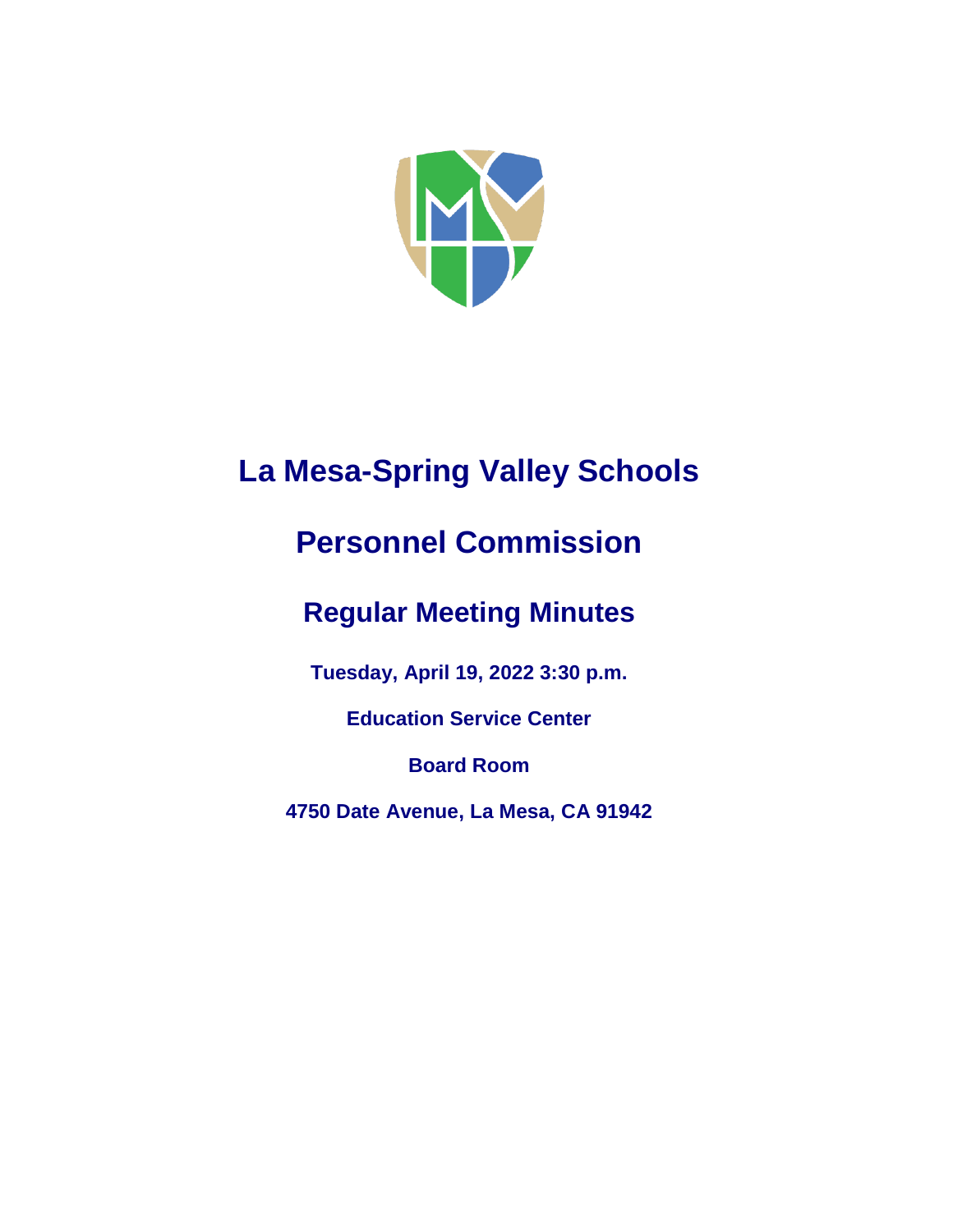## *OPENING PROCEDURE*

- **1. The meeting of April 19, 2022, was called to order at 3:31 p.m. by Commission Chair Jeremy Martinson.**
- **2. The Pledge of Allegiance was led by Commissioner Pat Ridenour.**
- **3. Roll Call/Establishment of a Quorum**

| Jeremy Martinson, Chair   | present | absent |
|---------------------------|---------|--------|
| Steve Babbitt, Vice Chair | present | absent |
| Patricia Ridenour, Member | present | absent |

#### *ACTION SESSION*

## **4. Approve the Agenda of the April 19, 2022 Regular Meeting**

*It was moved by Babbitt, seconded by Ridenour, to approve the agenda of the April 19, 2022 Regular meeting. Steve Babbitt-Aye Patricia Ridenour-Aye Jeremy Martinson-Aye Passed with three Ayes*

### **5. Approve the Minutes of the March 15, 2022 Regular Meeting**

*It was moved by Ridenour, seconded by Babbitt, to approve the minutes of the March 15, 2022 regular meeting. Patricia Ridenour-Aye Steve Babbitt-Aye Jeremy Martinson-Aye Passed with three Ayes*

#### *INFORMATION SESSION*

- **6. Items from the Floor**  *None*
- **7. Information Items**
	- District Update
		- Assistant Superintendent, Human Resources, Dr. Meg Jacobsen, advised the following-
			- As a result of retirements and restructuring, they recently hired eleven certificated managers. Ten of the eleven new managers are internal candidates.
			- They will have seven new principals next school year.
			- HR and PC are running a monthly job fair which has been successful the last two months.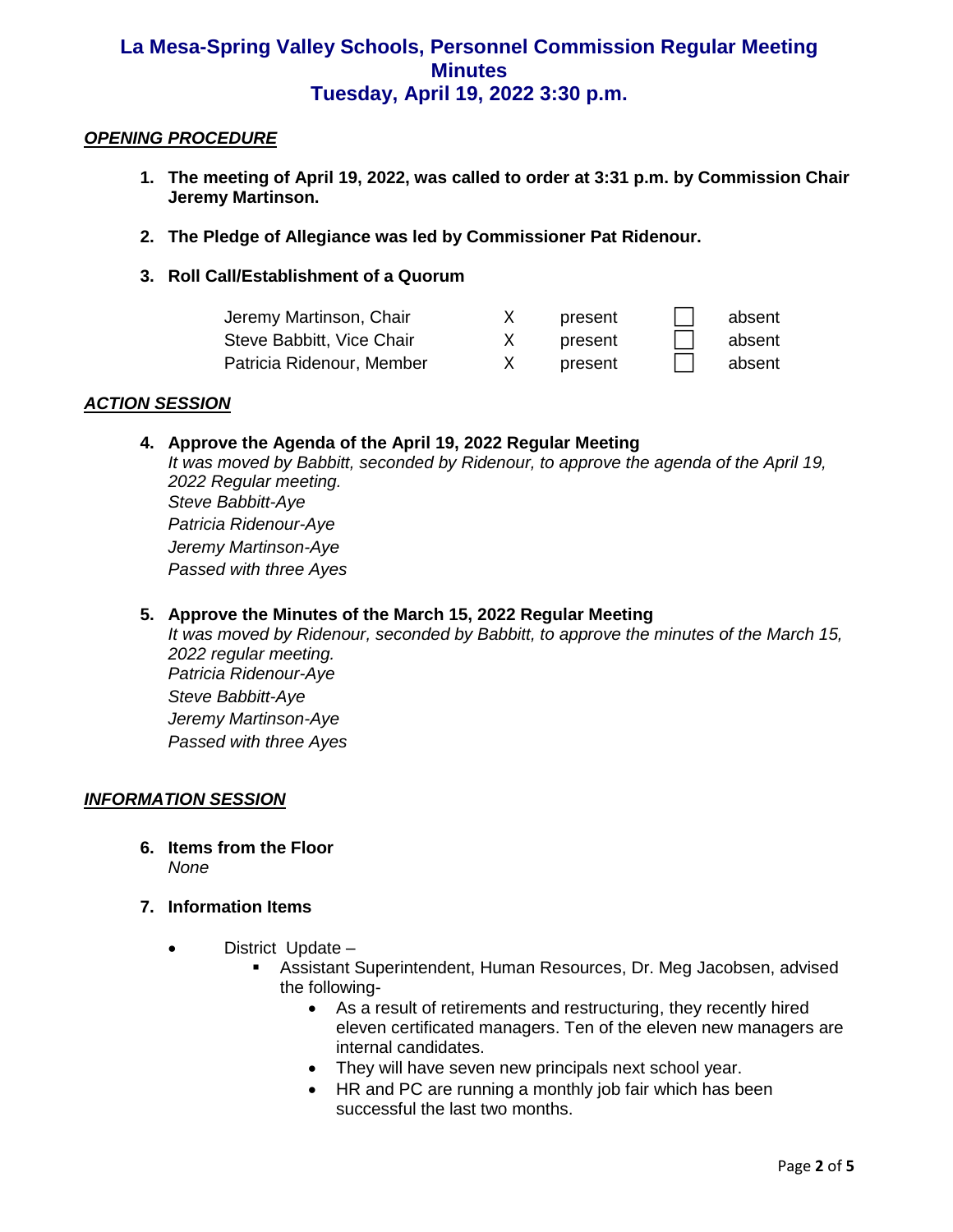- Over the spring break, HR partnered with VEBA and Optum to provided training to eleven Child Nutrition Kitchen Managers.
- **EXECTS: Assistant Superintendent, Business Services, Jennifer Nerat. Dr. Jacobson** spoke on behalf of Nerat-
	- Nerat is working closely with Christina Becker, Executive Director, Facilities Management on doing some analysis for the Bond.
	- Nerat is working with transportation doing some analysis with tracking ridership and school bus routes.
- CSEA Update Chapter 419 President, Ahmad Swinton. John Sullivan, CSEA Job Steward spoke on behalf of Swinton-
	- Negotiation has been going very well with the new interest-based bargaining style.
	- **.** The team will be meeting tomorrow to determine what to sunshine the district with as well as to discuss the global study.
- Personnel Update Director, Classified Personnel, Andrea Rivera advised the following-
	- **They are in the midst of two Executive Assistant recruitments and Director,** Maintenance, Operations and Facilities.
	- They are experiencing unprecedented low number of applicants, even for higher level recruitments
	- PC staff is working on carving time out in their calendar to make site visits to check in with office staff at many of the school sites.
	- Discussed Classified Employee of the Year recognition which is typically before the May PC meeting.
- Personnel Commissioner Update Personnel Commissioners
	- Commissioner Ridenour mentioned the upcoming CSPCA zoom meeting that will discuss the AB 2045.
- **8. First Reading of the Proposed Personnel Commission Budget for 2022 – 2023** Rivera presented a spreadsheet and justification document detailing the proposed Personnel Commission budget for 2022-2023. She detailed and discussed with the Commissioners any changes from last year's budget. Commissioner Ridenour expressed concerns about shared HR staff and the Lynwood decision.
- **9. Next Meeting Date: Tuesday, May 17, 2022 – 3:30 p.m.**

## *ACTION SESSION*

**10. Approval of the Reclassification of Heather Telliard, Child Nutrition Services I, to Elementary Kitchen Manager I, per Ed Code Section 45285 and PC Rules and Regulations 30.300.2 to 30.300.4, to be Effective February 8, 2022.** It was moved by Babbitt, seconded by Ridenour, to approve the Reclassification of Heather Telliard, Child Nutrition Services I, to Elementary Kitchen Manager I. Steve Babbitt-Aye Patricia Ridenour-Aye Jeremy Martinson-Aye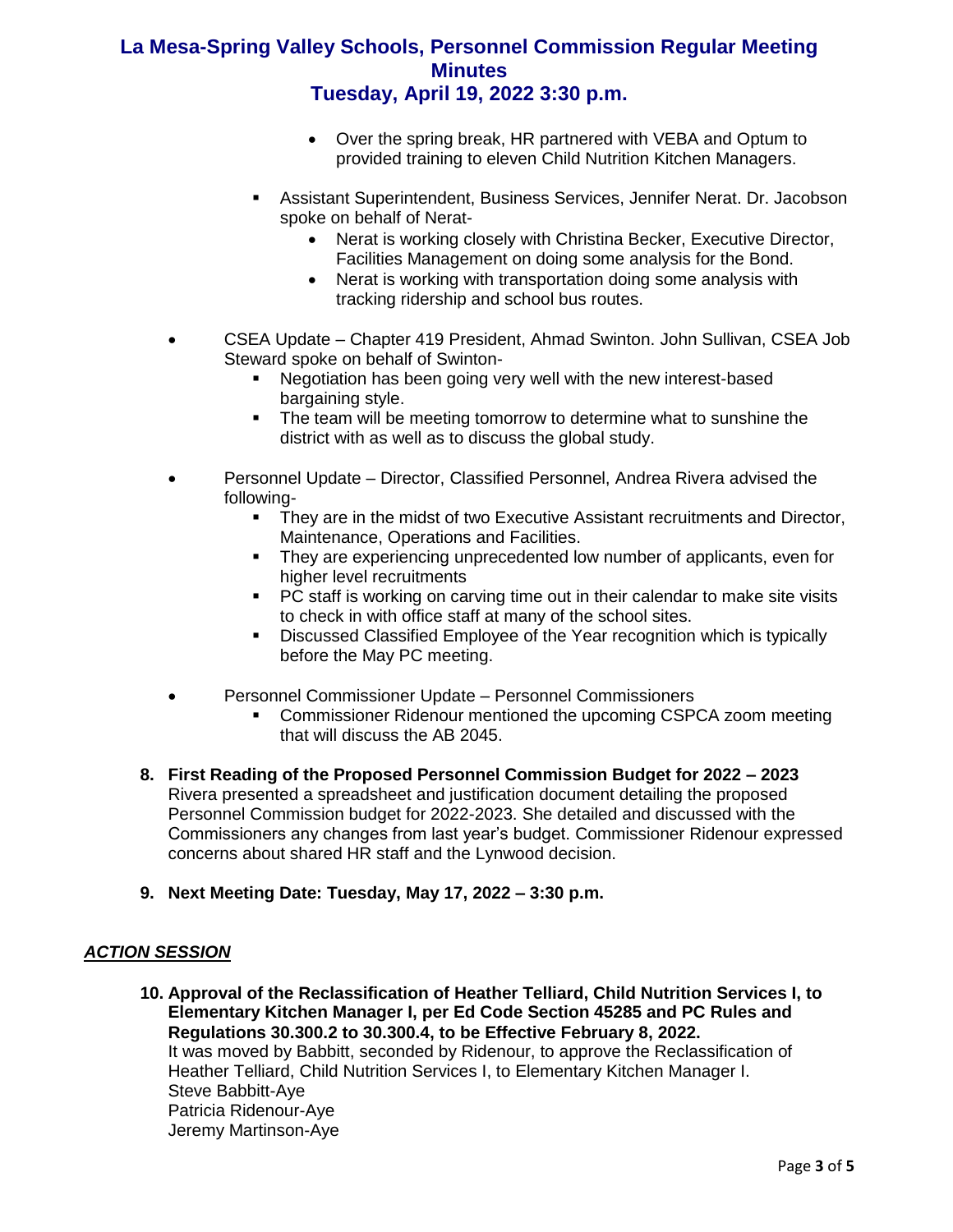Passed with three Ayes

#### **11. Approval of Revision to Paraprofessional Job Description**

*It was moved by Ridenour, seconded by Babbitt, to approve the Revision to the Paraprofessional Job Description. Patricia Ridenour-Aye Steve Babbitt-Aye Jeremy Martinson-Aye Passed with three Ayes*

## **12. Approve the Following Examination Announcements**

- **Director, Maintenance, Operations & Facilities**
- **Executive Assistant I, Business Services**
- **Executive Assistant I, Human Resources**
- **Human Resources Technician-Substitutes**

*It was moved by Babbitt, seconded by Ridenour, to approve the Examination Announcements. Steve Babbitt-Aye*

*Patricia Ridenour- Aye Jeremy Martinson-Aye Passed with three Ayes*

### **13. Approve the Following Eligibility Lists**

- **Child Nutrition Services I**
- **Extended School Services Lead Program Assistant**
- **Extended School Services Program Aide**
- **Extended School Services Recreation Attendant**
- **Human Resources Technician-Substitutes**
- **Library & Learning Resources Technician**
- **Paraprofessional-Special Education**
- **School Office Assistant-Bilingual**

*It was moved by Ridenour, seconded by Babbitt, to approve the Eligibility Lists. Patricia Ridenour-Aye Steve Babbitt-Aye Jeremy Martinson-Aye Passed with three Ayes*

### **14. Approve to Extend the Following Eligibility Lists**

## • **Extended School Services Assistant Lead**

*It was moved by Babbitt, seconded by Ridenour, to approve to Extend the Eligibility Lists. Steve Babbitt-Aye Patricia Ridenour-Aye Jeremy Martinson-Aye Passed with three Ayes*

**15. Adjournment**